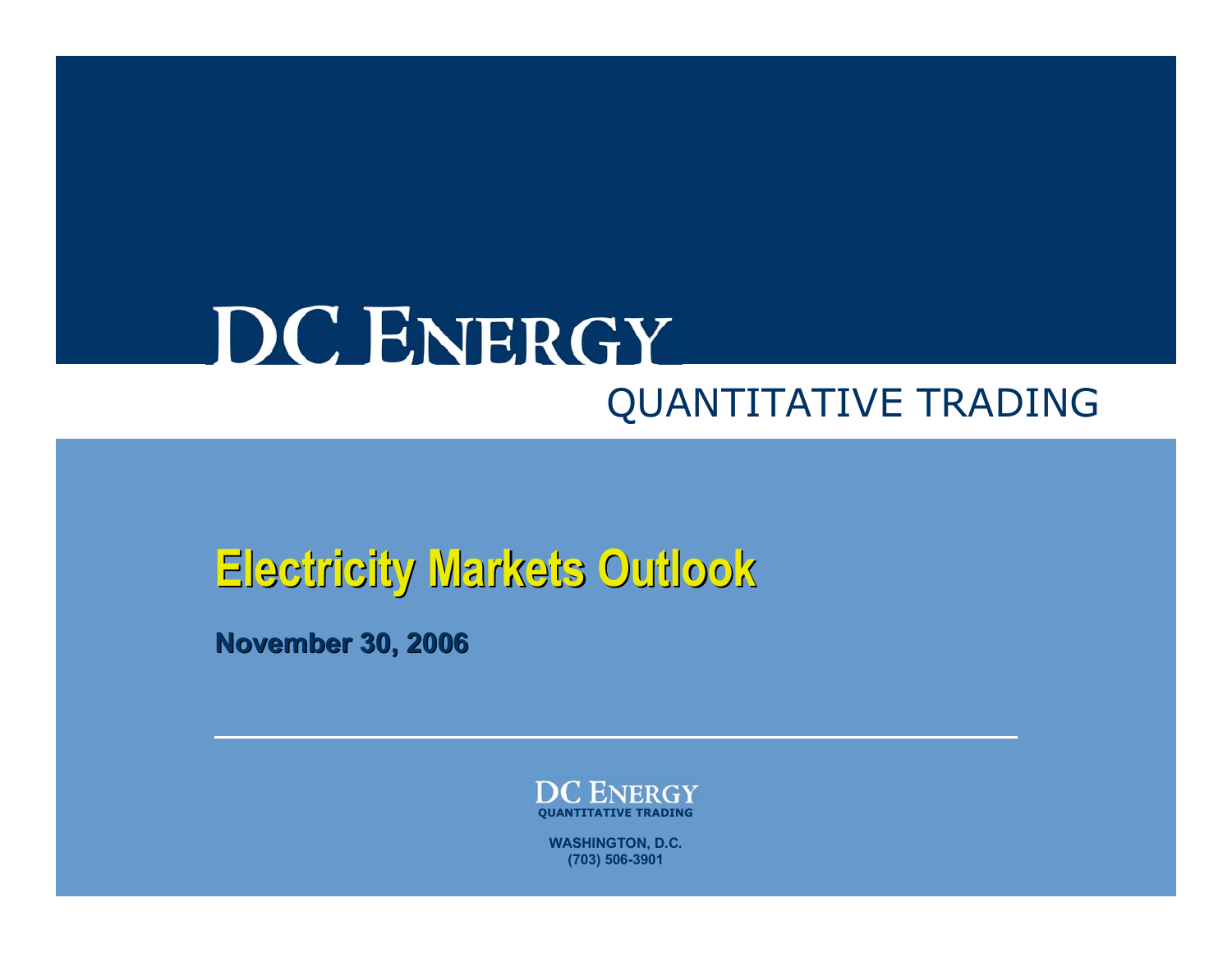### **Key Questions Key Questions**

- **Is the current market adequate? Is the current market adequate?**
	- $\rule{1em}{0.15mm}$  Adequate infrastructure investment
	- $-$  Adequate demand response
	- $-$  Promoting increased efficiency and alternative energy objectives
- **If not, how can we get there? If not, how can we get there?**
- $\bullet$ **When is it needed? When is it needed?**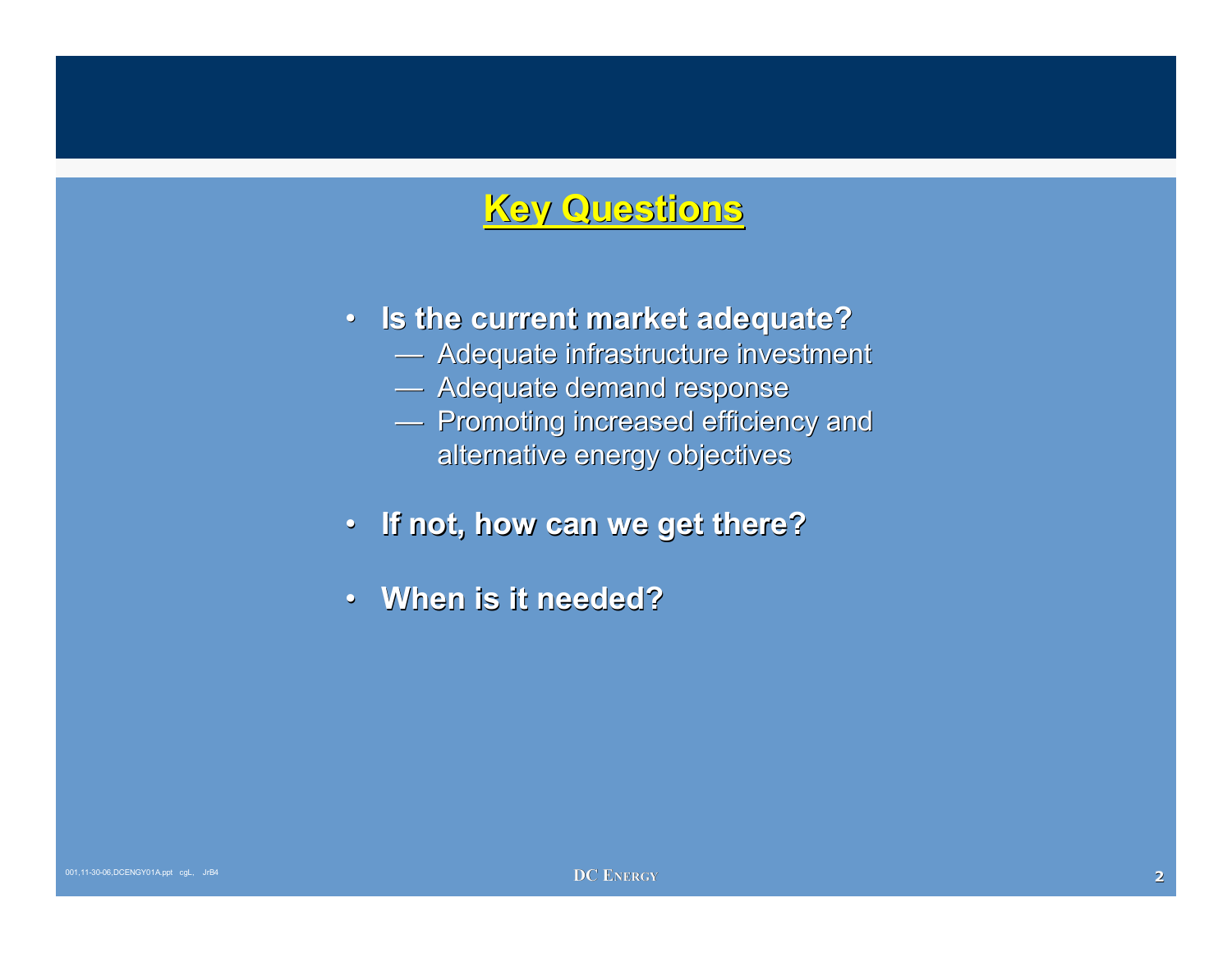### **Today, the markets are at a fork in the road Today, the markets are at a fork in the road**

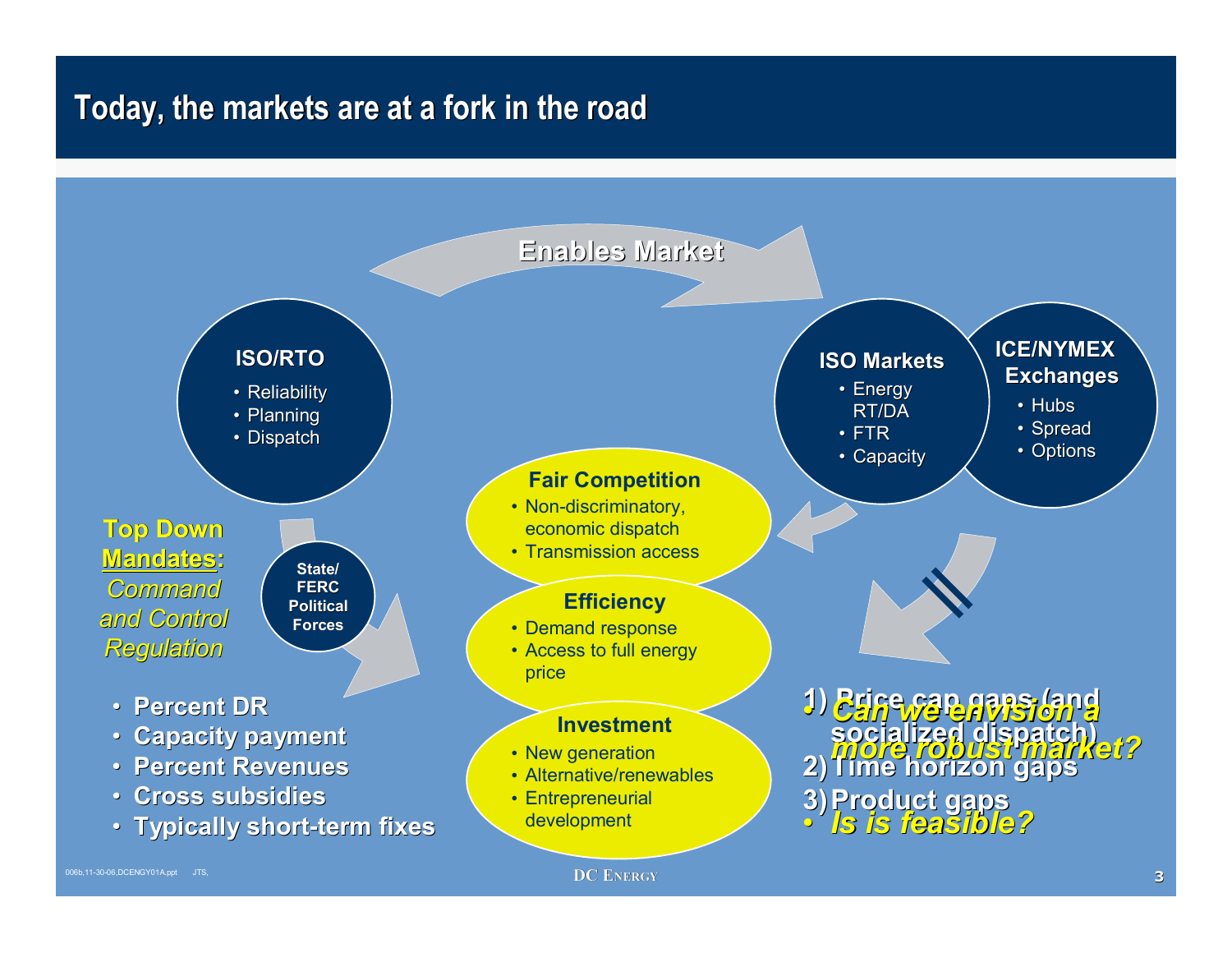### **If you build it they will come . . . Or will they?**





#### **Exchange Volume Trading Ratio** (Financial Traded Volume/Actual Load) (Financial Traded Volume/Actual Load)

Assumes 90% ICE and 10% NYMEX market share in financial trading

Source: Dean & Company analysis, ICE, PJM, NYISO, MISO, ISO-NE, FERC EQR Only considers CBOT trading volume on Futures products; half of the corn crop is traded 50x before delivery Volume from NYMEX and ICE Natural Gas Trading; broker OTC market estimated at 10% of total volume

002,11-30-06,DCENGY01A.ppt ini, JrB4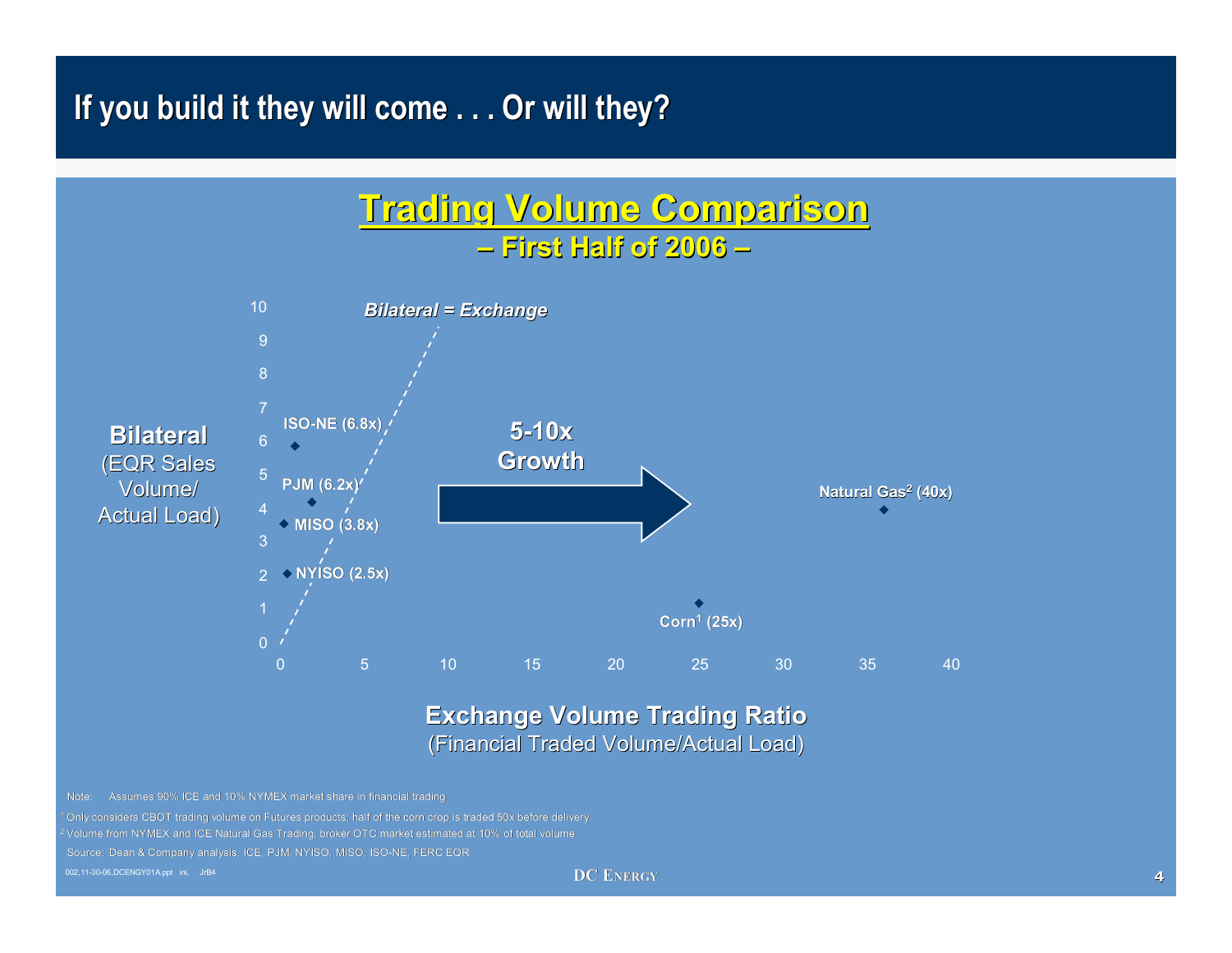### **In fact, they should run to expanded markets In fact, they should run to expanded markets**

### **Annualized Volatility by Products Annualized Volatility by Products**



Note: Power is based on the most liquid financial product: PJM Western Hub. Volatility represents buying and holding a PJM WH contract the day before, one month before or one year before settlement. Volatility is measured by the standard deviation in returns on the the hold period of 1 day (daily going to settlement) and one month for the monthly and annual contracts

Annualized Volatility = Daily Volatility x  $\sqrt{n}$  where n = trading days in one year (255)

Annualized Volatility = Monthly Volatility x  $\sqrt{n}$  where n = trading months in one year

Source: ICE and DCE analysis

010,11-30-06,DCENGY01A.ppt kaL,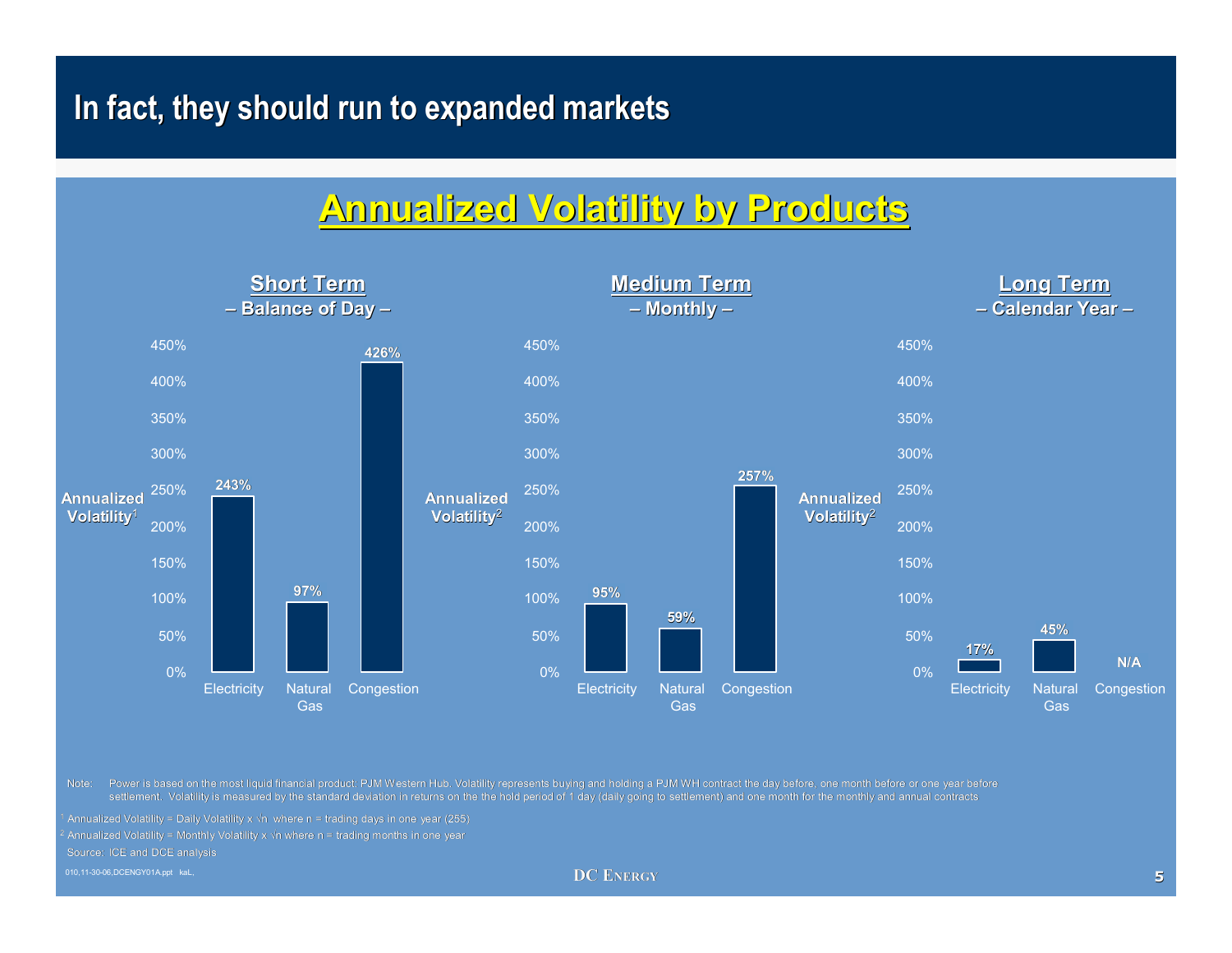Exchanges are developed around markets with a high number of suppliers, high **price volatility, and low product differentiation price volatility, and low product differentiation**

### **Commodity Comparison Commodity Comparison – U.S. View U.S. View –**

|                        | <b>Category</b>                                      | Corn                               | Oil                                | <b>Natural Gas</b>              | <b>Electricity</b>             | Coal                                      | <b>Paper</b>                                   | <b>Shipping</b><br>(Truck Freight)   |
|------------------------|------------------------------------------------------|------------------------------------|------------------------------------|---------------------------------|--------------------------------|-------------------------------------------|------------------------------------------------|--------------------------------------|
| $\bullet$              | <b>Physical</b><br><b>Suppliers</b>                  | 41,000                             | 7,730                              | 7,730                           | 1,997                          | 1,190                                     | 561                                            | 112,642                              |
| $\boldsymbol{\varphi}$ | <b>Physical</b><br><b>Wholesale</b><br><b>Buyers</b> | 5,415                              | $4,836 +$<br>3,216<br>(non-bulk)   | 2,376                           | $72 +$<br>7,325<br>(non-bulk)  | 313                                       | 13,395                                         | 16,504                               |
| $\bullet$              | Volume<br>(Physical)                                 | 11.7B bushels<br>(\$22B)<br>(2005) | 7.6B barrels<br>(\$490B)<br>(2005) | 22B MMBtu<br>(\$150B)<br>(2005) | 3.8B MWh<br>(\$152B)<br>(2005) | 1.1B<br>short tons<br>$(\$22B)$<br>(2005) | <b>42MM</b><br>short tons<br>(\$32B)<br>(2002) | 1.5T ton-miles<br>(\$164B)<br>(2002) |
|                        | • Price<br><b>Volatility</b><br>(Monthly)            | 23%<br>(2006)                      | 11%<br>(2005)                      | 29%<br>(2002)                   | 66%<br>(2006)                  | 6%<br>(2004)                              | 3%<br>(2006)                                   | 15%-35%<br>(2003)                    |
|                        | <b>Exchange?</b>                                     | <b>Yes</b>                         | <b>Yes</b>                         | Yes, hub<br>and basis           | <b>Limited</b>                 | <b>No</b>                                 | <b>No</b>                                      | <b>No</b>                            |

Source: EIA, USDA, World Bank, US Census Bureau, Corn Refiners Association, Platts, DOE, NGSA, BTS, DC Energy data, *Pulp & Paper*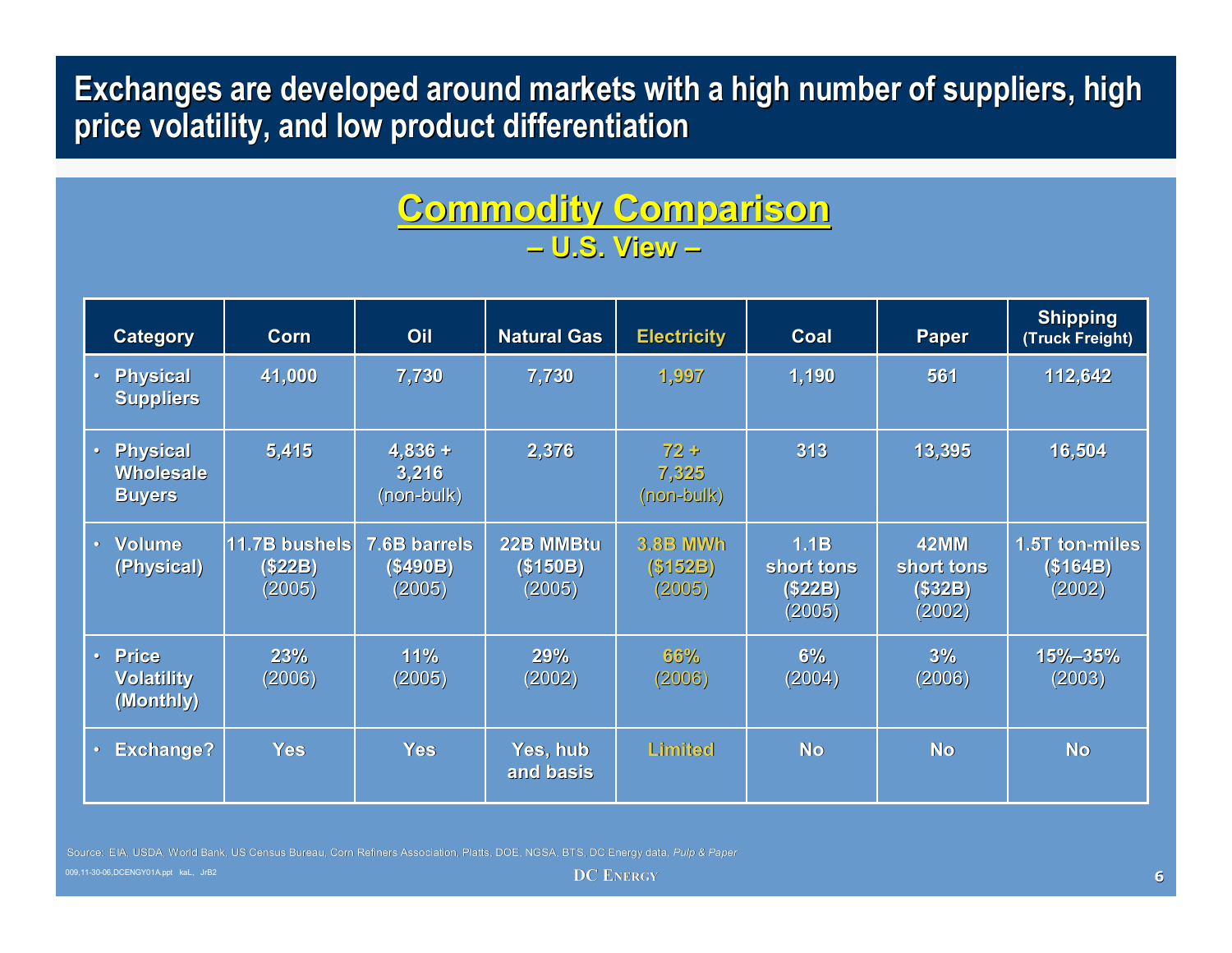For example, PJM influenced the availability of monthly spread products through **expanding the monthly FTR auctions to include the balance of planning period** 



### **– Expanding Options & Liquidity for Participants Expanding Options & Liquidity for Participants –**



• **Introduction of a Introduction of a "cleared" spread "cleared" spread product through the product through the PJM FTR Auction for PJM FTR future months has months has increased trading in increased trading in bilateral/broker markets bilateral/broker markets**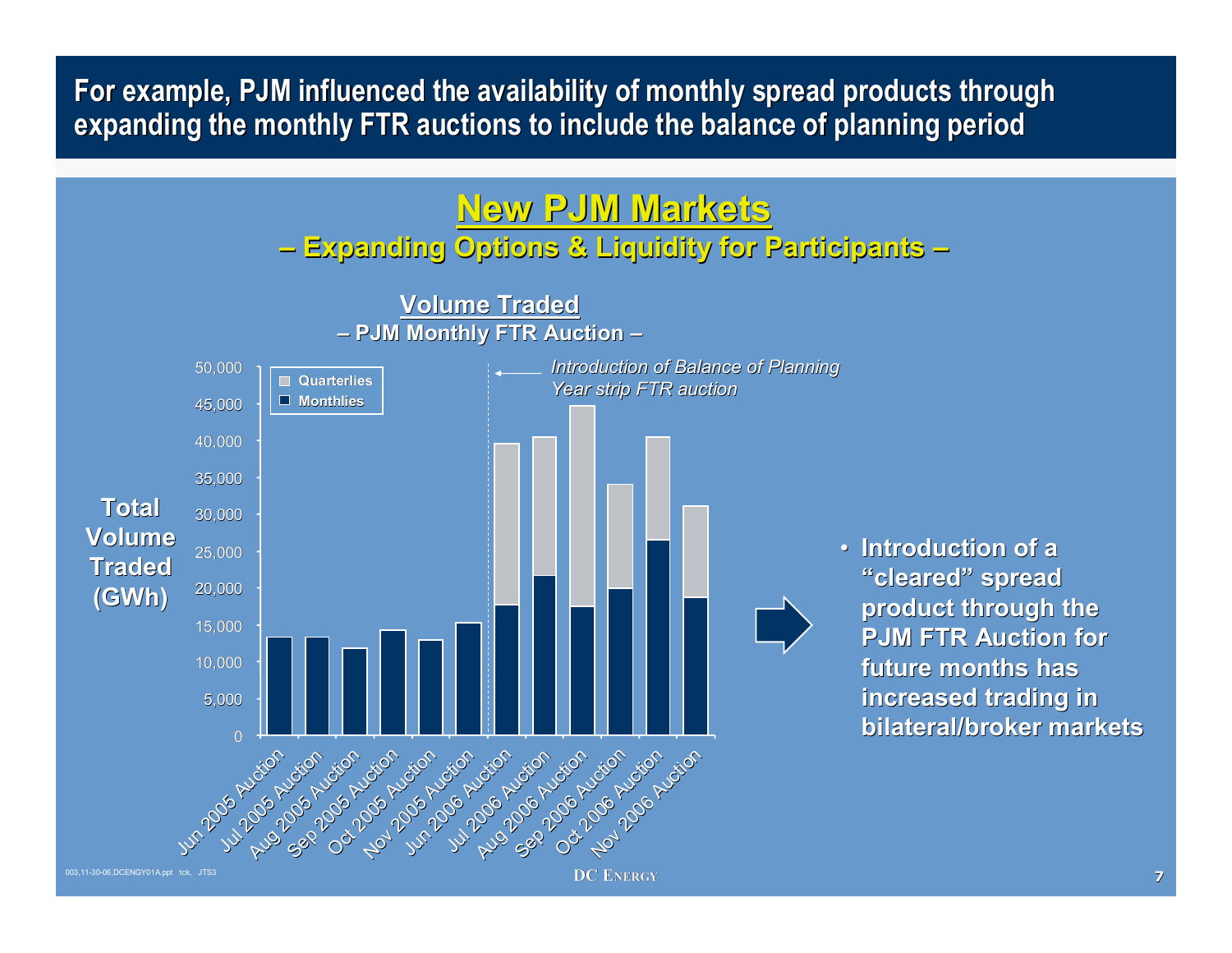### **The market has yet to converge on its most practical product The market has yet to converge on its most practical product**



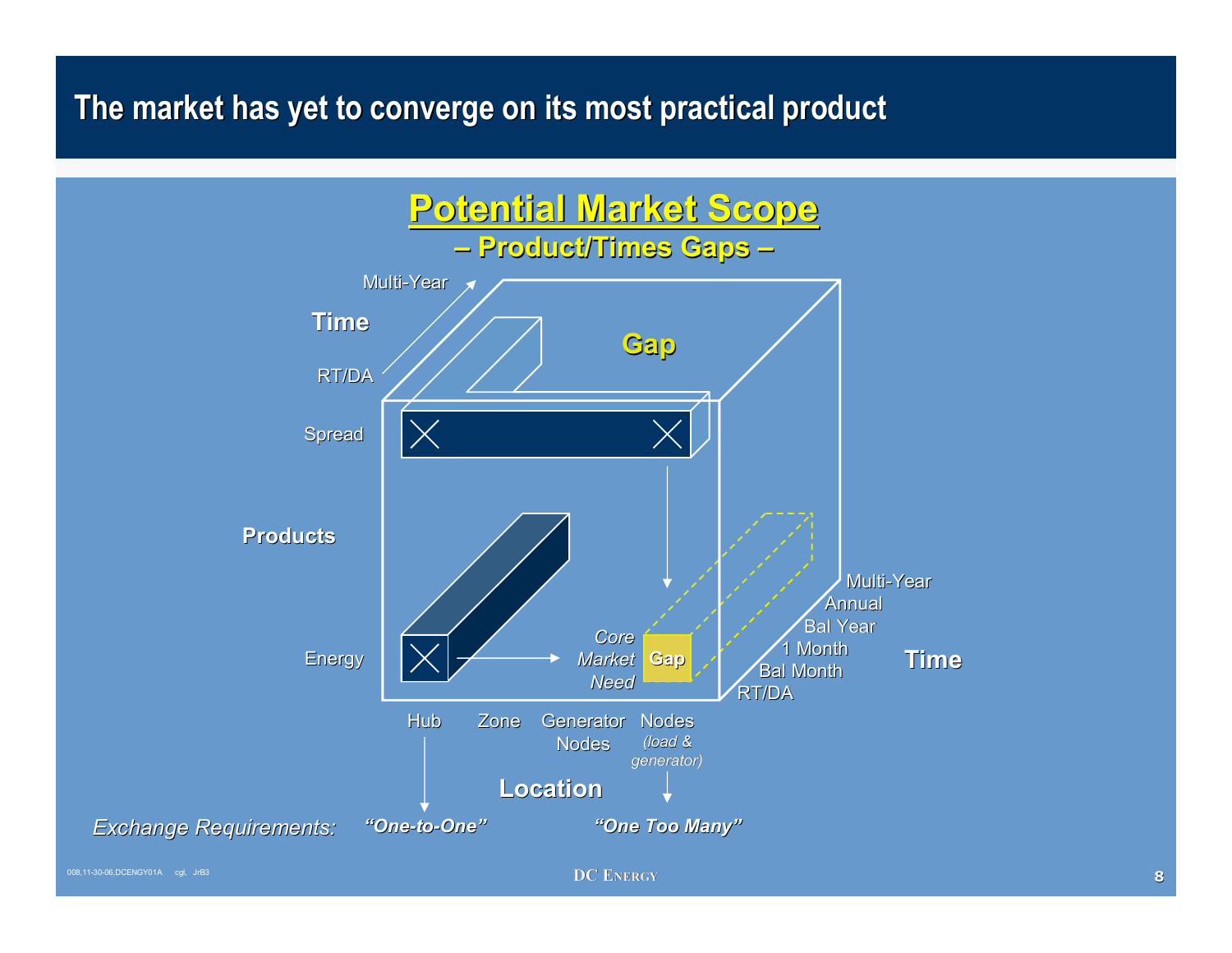### However, the expanded markets are not typical exchanges — which is the **hedgehog and which is the fox? hedgehog and which is the fox?**

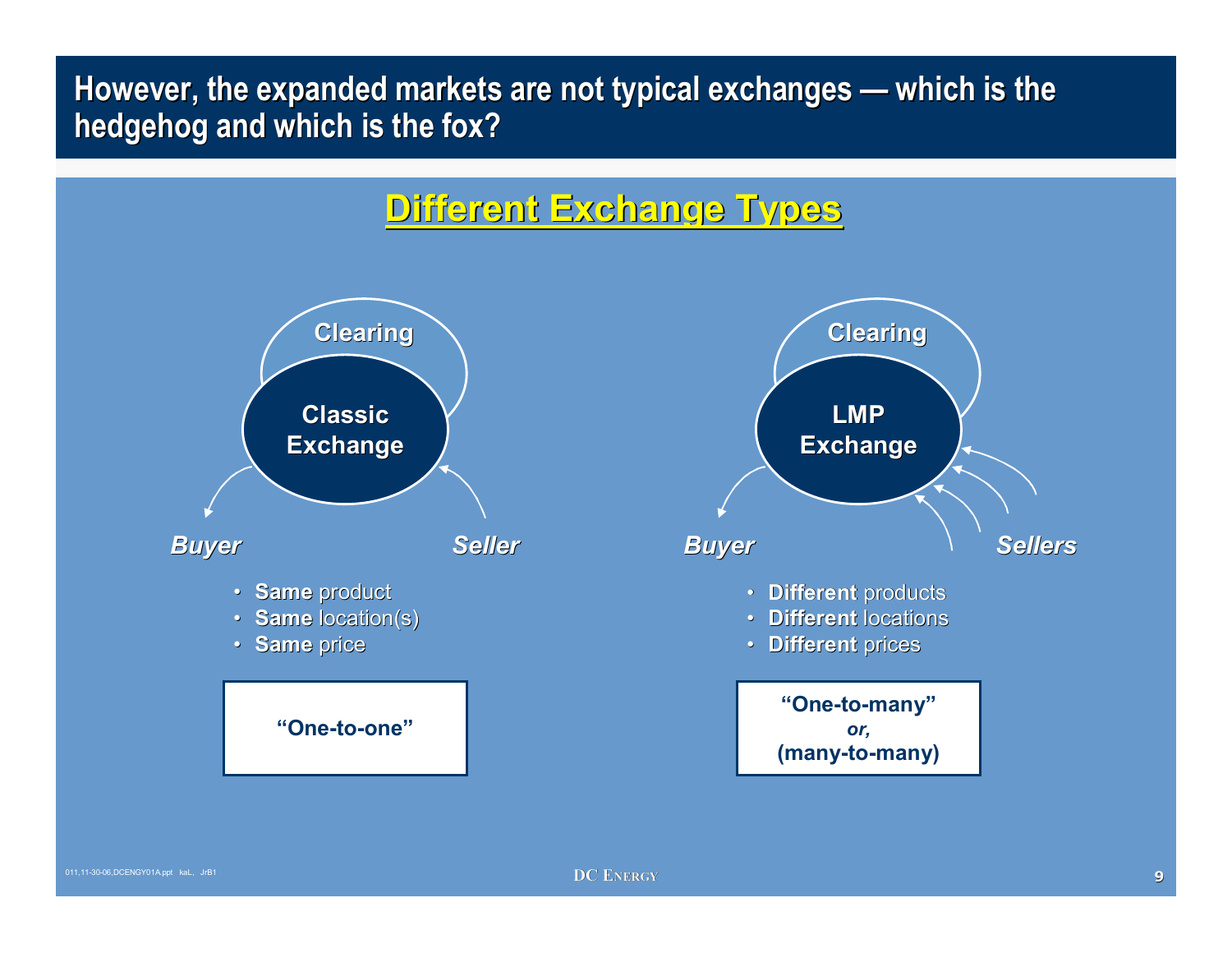### What the market should provide to participants. Today is come close, but more **is possible. is possible.**



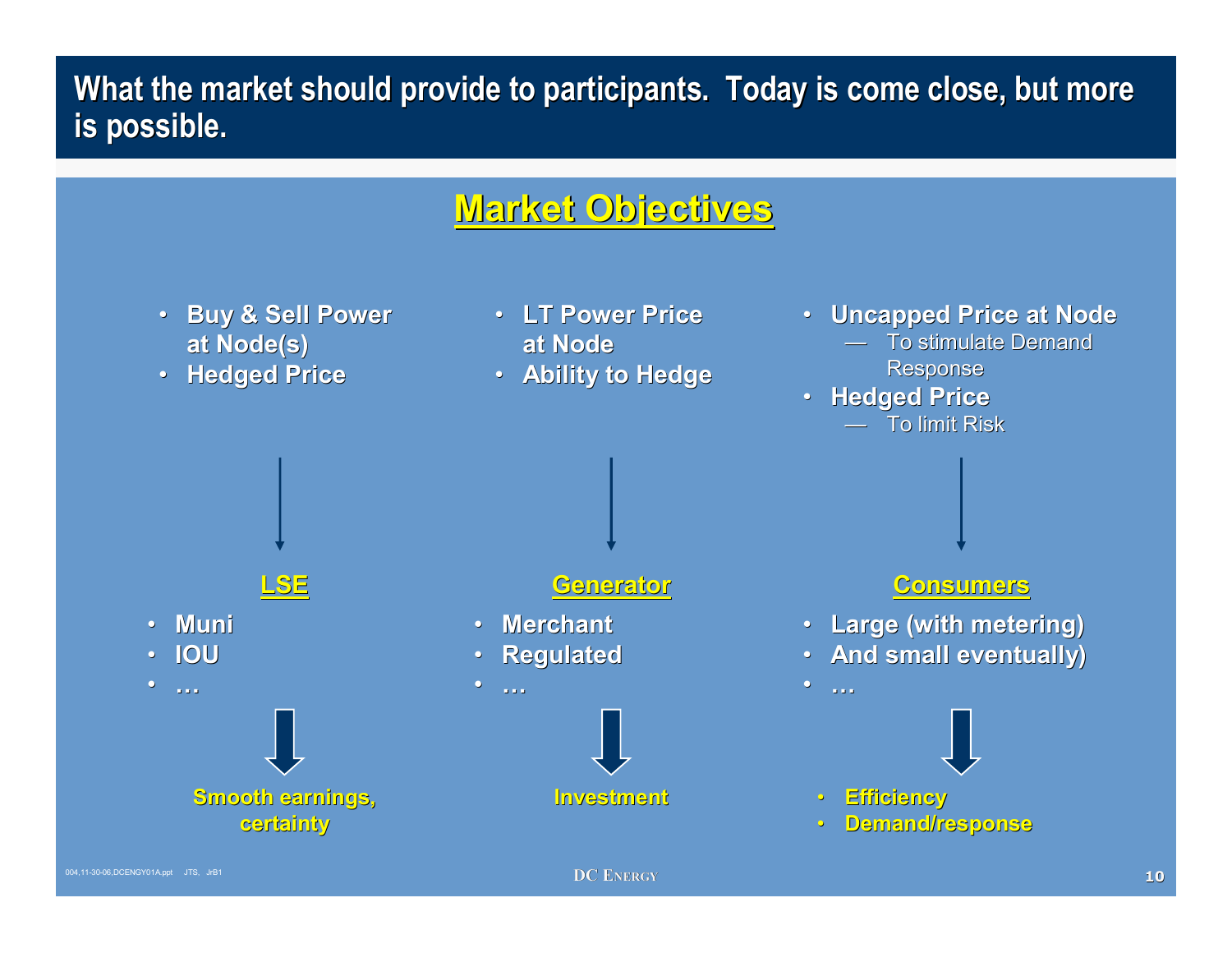### **How to Get There? How to Get There?**

**PJM Reality**

- **0. The Correct Exchange The Correct Exchange Design**
- **1. Staffing & Budgets**

- 
- **LMP, "many-to-many" exchange many" exchange competence**
- **· Budgets don't devote sufficient resources to markets. resources to markets.**
- Whose money should be risked in **developing new markets?**

- **2.Governance**
- **3.Incentives**



• **Does it have the right incentives?**

• **Governance focus on reliability**



 **Regulation** • **Will it be regulated adequately for Will it be regulated adequately for market products?**



 • **Quick roll Quick roll-out, willingness to out, willingness to experiment. experiment.**

**5. Innovation**

**4.**